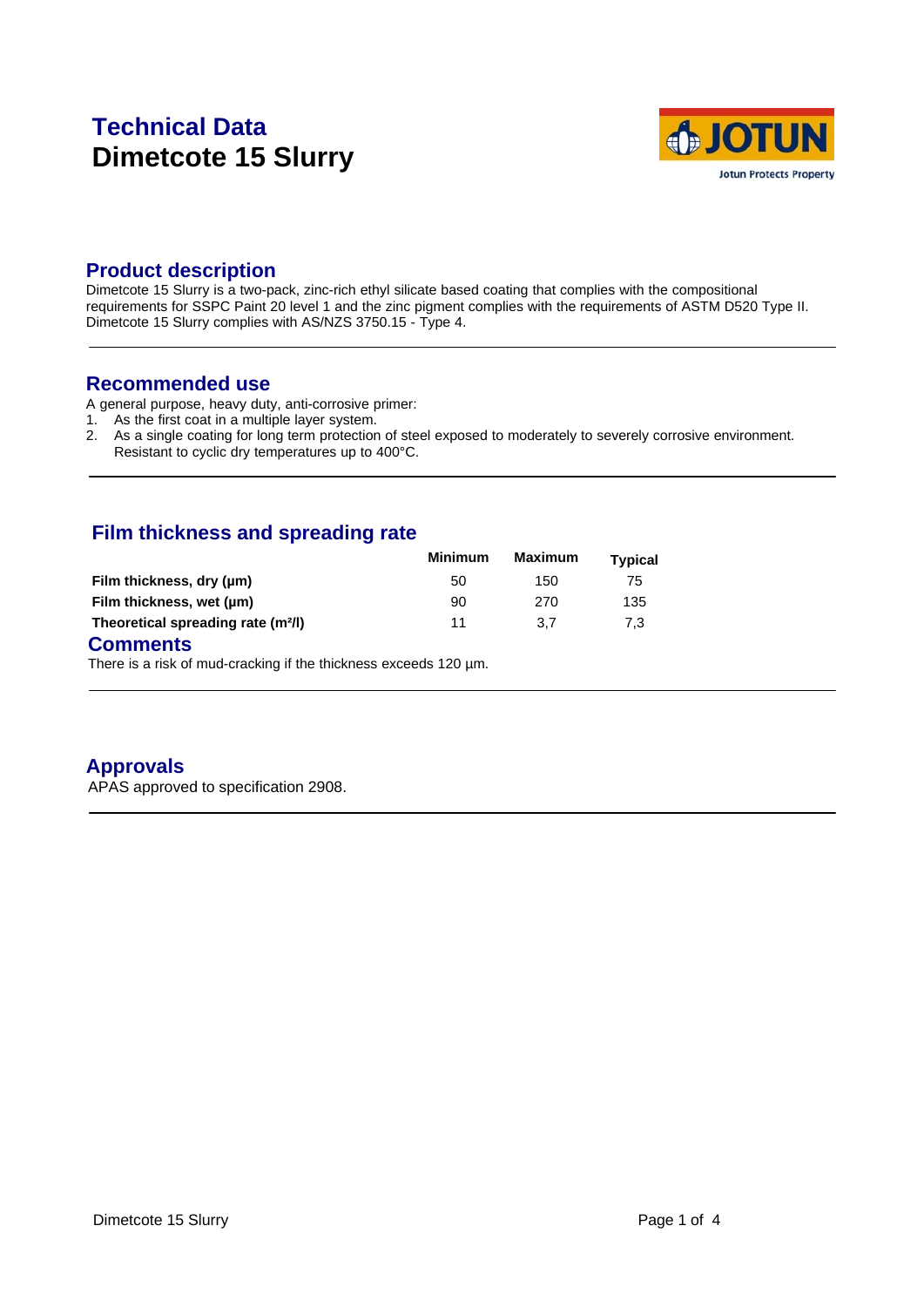# **Physical properties**

| <b>Colour</b>                            | Grey                                  |  |
|------------------------------------------|---------------------------------------|--|
| Solids (vol %)*                          | $55 \pm 2$                            |  |
| <b>Flash point</b>                       | $15^{\circ}$ C ± 2 (Setaflash)        |  |
| <b>VOC</b>                               | 585 gms/ltr UK-PG6/23(97). Appendix 3 |  |
|                                          |                                       |  |
| <b>Gloss</b>                             | Flat                                  |  |
| Water resistance                         | Very good                             |  |
| <b>Abrasion resistance</b>               | Excellent                             |  |
| Solvent resistance                       | Excellent                             |  |
| <b>Chemical resistance</b>               | Excellent within pH-range 6-10        |  |
| <b>Flexibility</b>                       | Limited                               |  |
| *Measured according to ISO 3233:1998 (E) |                                       |  |

# **Surface preparation**

All surfaces should be clean, dry and free from contamination. The surface should be assessed and treated in accordance with ISO 8504.

#### **Bare steel**

Cleanliness: Blast cleaning to Sa 2½ (ISO 8501-1:2007). Roughness: using abrasives suitable to achieve grade Fine to Medium G (30-85 µm, Ry5) (ISO 8503-2)

#### **Other surfaces**

The coating may be used on other substrates. Please contact your local Jotun office for more information.

# **Condition during application**

The temperature of the substrate should be min. 5°C and at least 3°C above the dew point of the air, temperature and relative humidity measured in the vicinity of the substrate. Zinc silicate paints in general requires moisture for curing. At low humidity the curing will be improved by gently sprinkling fresh water over the paint film, and/or by artificial humidification of the surrounding atmosphere. The paint must be completely cured before topcoating, otherwise the adhesion of the subsequent coat will be unsatisfactory. Use Methyl ethyl ketone (MEK) test according to ASTM D 4752- 87 to verify the curing time before topcoating. Unweathered zinc silicate films are porous and the porosity may vary according to the weather condition during application and the application technique. When overcoating, the air in the pores will escape through the new coat of paint and may cause blisters or pinholes ("popping") in the coat just after application. To avoid this a mist coat/full coat technique is recommended:

First apply a thin coat to fill the pores in the zinc silicate film and a few minutes later apply to full specified film thickness. In difficult cases it may be necessary to thin the next coat, or use Penguard Tie Coat 100 as first overcoat.

# **Application methods**

**Spray** Use airless spray or conventional spray

**Brush** Recommended for stripe coating and small areas, care must be taken to achieve the specified dry film thickness. In order to avoid settling of heavy zinc, continuous mechanical stirring during application is recommended.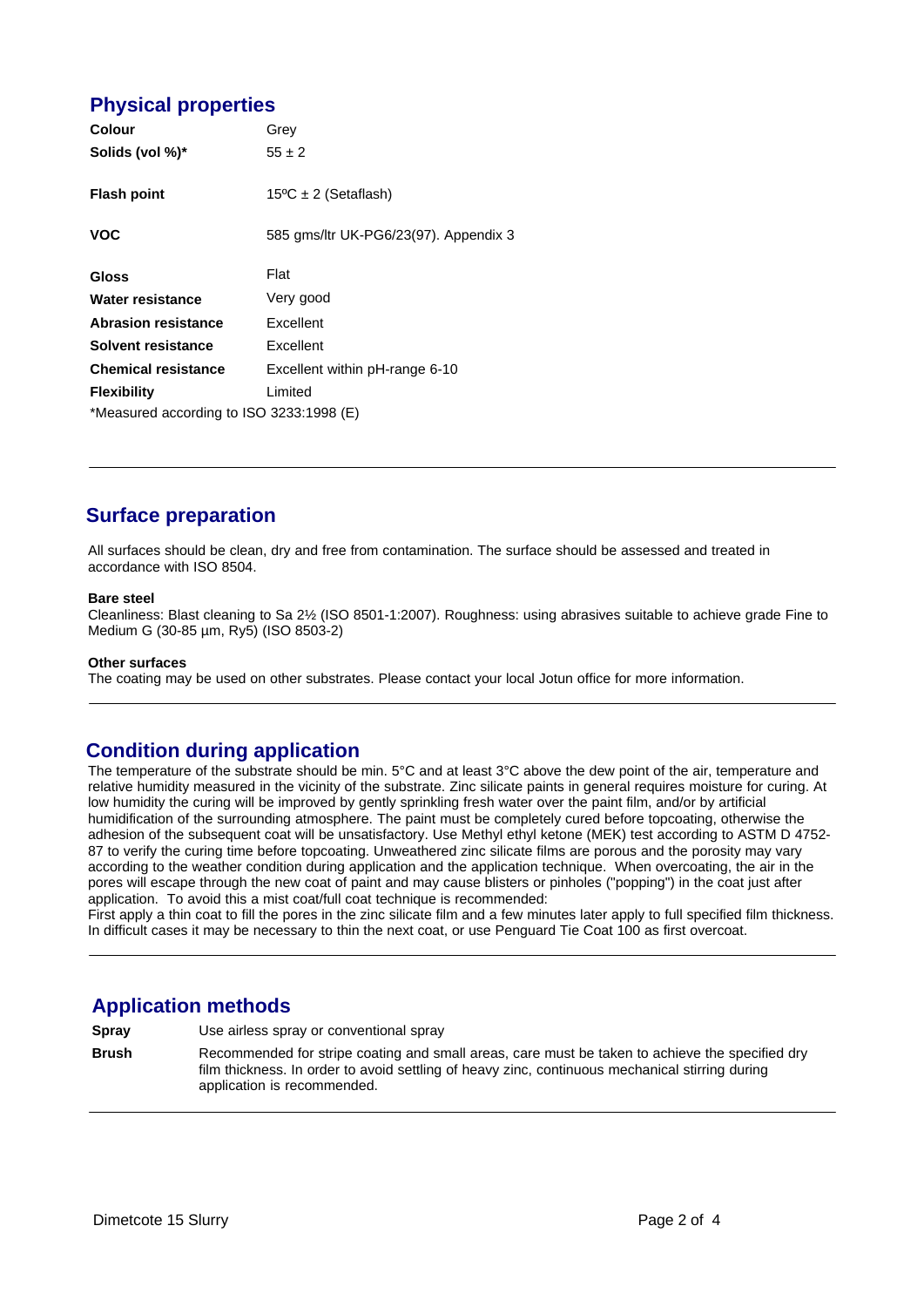### **Application data**

| Mixing ratio (volume)      | 3:1                                                                                                                                                                                                                                                    |
|----------------------------|--------------------------------------------------------------------------------------------------------------------------------------------------------------------------------------------------------------------------------------------------------|
| Mixing                     | 3 parts Comp. A to 1 part Dimetcote 15/18 Slurry, Comp. B by volume.                                                                                                                                                                                   |
| Pot life (23°C)            | 8 hours. (Reduced at higher temp.)                                                                                                                                                                                                                     |
| <b>Thinner/Cleaner</b>     | Jotun Thinner No. 4/25. Adjusting spray pattern and drying may sometimes<br>become necessary. Use max 5% *, Jotun Thinner No. 4 (fast evaporation) when<br>temperature is low and Jotun Thinner No. 25 (slow evaporation) when temperature<br>is high. |
| Guiding data airless spray |                                                                                                                                                                                                                                                        |
| Pressure at nozzle         | 10 MPa (100 kp/cm <sup>2</sup> , 1400 psi)                                                                                                                                                                                                             |
| Nozzle tip                 | $0.46 - 0.58$ mm $(0.018 - 0.023)$                                                                                                                                                                                                                     |
| Spray angle                | $40-80^\circ$                                                                                                                                                                                                                                          |
| <b>Filter</b>              | Check to ensure that filters are clean.                                                                                                                                                                                                                |
| <b>Note</b>                | * Thinner should be added after mixing components.<br>Spray: Specially developed equipment for zinc rich coatings is available from most<br>equipment suppliers.                                                                                       |

### **Drying time**

Drying times are generally related to air circulation, temperature, film thickness and number of coats, and will be affected correspondingly. The figures given in the table are typical with:

- Good ventilation (Outdoor exposure or free circulation of air)
- Typical film thickness
- \* One coat on top of inert substrate

\* Relative humidity at 70%

| Substrate temperature               | $5^{\circ}$ C | $10^{\circ}$ C | $23^{\circ}$ C | $40^{\circ}$ C   |
|-------------------------------------|---------------|----------------|----------------|------------------|
| Surface dry                         | 90 min        | 60 min         | 30 min         | $10 \text{ min}$ |
| Through dry                         | 3 h           | 90 min         | 60             | $25 \text{ min}$ |
| Cured <sup>1</sup>                  | 72 h          | 48 h           | 24 h           | 10 h             |
| Dry to recoat, minimum <sup>2</sup> | 72 h          | 48 h           | 24 h           | 10 h             |
| Dry to recoat, maximum 3            |               |                |                |                  |

1. Curing time to be verified by MEK test (ASTM D 4752-87) 1. Recommended data given for recoating with coatings normally specified on top of zinc ethyl silicate coatings.

2. The surface should be free of zinc salts and other contamination prior to application.

The given data must be considered as guidelines only. The actual drying time/times before recoating may be shorter or longer, depending on film thickness, ventilation, humidity, underlying paint system, requirement for early handling and mechanical strength etc. A complete system can be described on a system sheet, where all parameters and special conditions could be included.

# **Typical paint system**

| Dimetcote 15 Slurry | $1 \times 75 \mu m$ |
|---------------------|---------------------|
| Penguard HB         | 1 x 125 um          |
| Jotacote 371        | $1 \times 75 \mu m$ |

**Dimetcote 15 Slurry 1 x 75 µm (Dry Film Thickness)** (Dry Film Thickness) (Dry Film Thickness)

As an economical potable water tank lining: